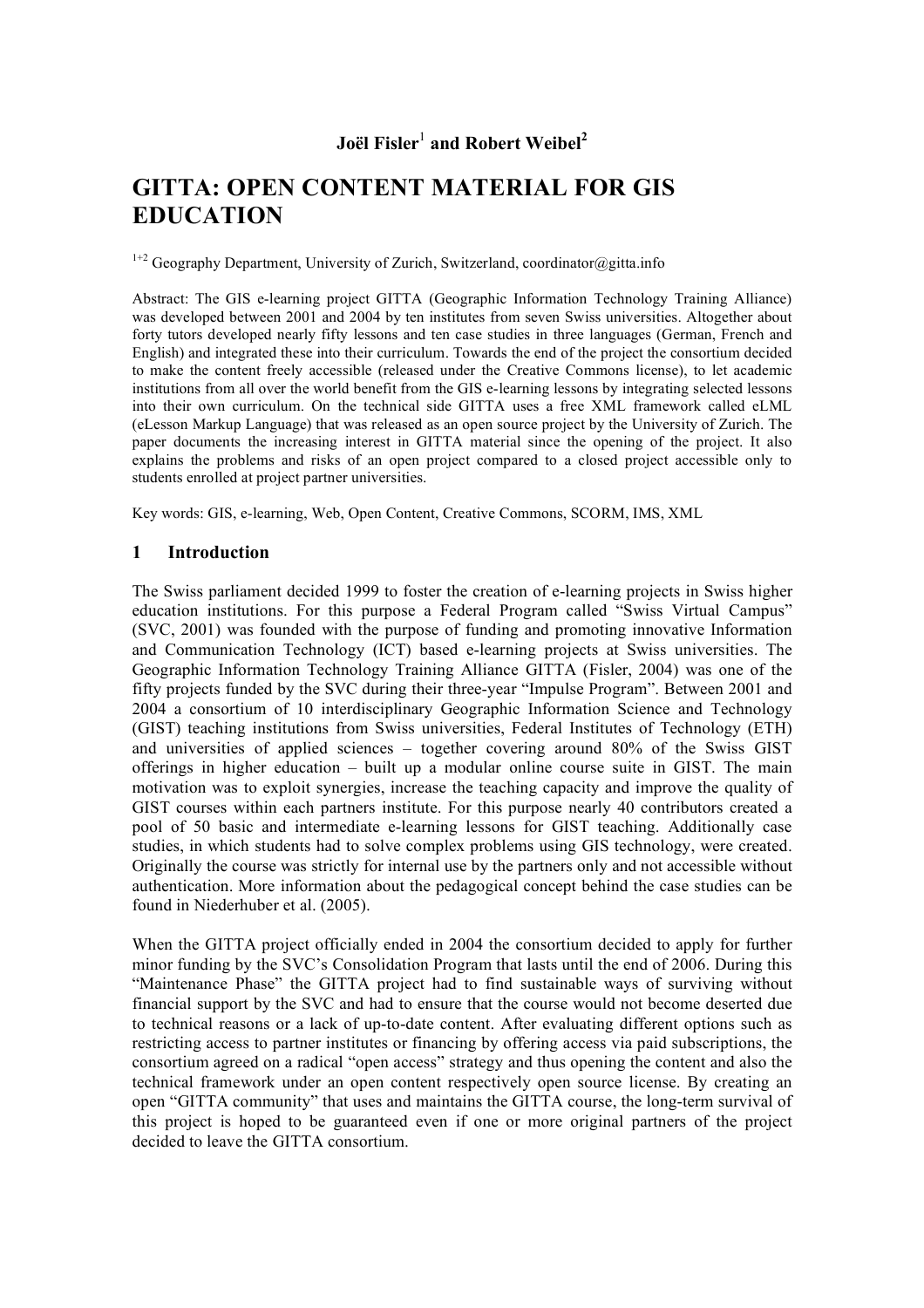# **2 About the GITTA e-learning project**

Even before being able to apply for SVC funding, the GITTA consortium had to agree on the course content and the depth that the course should cover. Furthermore the consortium wanted to base the course on didactical guidelines and had to agree on a pedagogical model. Finally a sustainable technical implementation had to be found to realize the GITTA course.

#### **2.1 Content overview**

The GITTA course originally consisted of 50 lessons at two difficulty levels – basic and intermediate – covering 6 topics. Eventually 43 lessons where developed: 29 basic lessons and 14 intermediate lessons. Out of the 21 intermediate lessons originally planned, 7 had to be dropped due to either lack of resources or lack of interest in using the particular lesson. The lessons were grouped into organizational units called modules covering the following 6 topics:

- 1. *GI-Systems:* The module offers a basic introduction to Geographic Information Systems Technology (GIST), and provides information about existing commercial products and their areas of application. The module presents the most commonly used Geographic Information Systems (GIS) software products and is only available on basic level.
- 2. *Data Capture:* The Data Capture module introduces students to sources of geographic data and to the broad process of digital capture and data pre-processing. It focuses on selected capture procedures in order to detail strategies and methodologies for the production of relevant geographic information and is structured into the following content: Overview of sources, primary sources, derived sources, and metadata quality. Each lesson contains exercises and a self-test.
- 3. *Database Systems:* The Database System module incorporates the concepts and architectures associated with databases. Specific terms are discussed and the characteristic of a database approach in GIST is compared to other systems. The fundamentals of database architecture are followed by an explanation of data models and the Structured Query Language (SQL) introduction.
- 4. *Spatial Modeling:* This module presents the main concepts projections, location, and topology – that drive the modeling of the Geographic Space (GS). It gives an overview of GS modeling processes, using regularly and irregularly distributed observation units (raster and object models). Furthermore the properties of spatial information are analyzed from the point of view of its measurement scale and origin (measured, derived, or interpreted). Finally, the process of digitization is presented.
- 5. *Spatial Analysis:* The main goal of the module is to provide the technical knowledge required for the development of analytical GIS applications. Lessons include fundamentals and techniques for dealing with continuous and discrete spatial variables, spatial queries, terrain analysis, suitability analysis, accessibility analysis, and uncertainty handling. These topics are dealt with on the basic level and later refined at an intermediate level. A close relationship exists with the Spatial Modeling module.
- 6. *Data Presentation:* The basic Data Presentation module describes the history and use of maps, while introducing the different map types available. Its emphasis is on topographical cartography and the components required for map development, including graphical design and readability rules. A further focus is set on cartographic generalization concepts, procedures, and methods. In the intermediate lessons, thematic map design as well as mapping with a GIS and cartographic software is discussed.

Besides the modules, ten case studies, in which students are confronted with realistic and practice-relevant GIST cases were created. In each case study original data material is provided and a tutor is helping the student to find solutions for solving the case using GIS tools. It usually takes the student around thirty hours to solve such a case study. Due to the copyright restrictions of the data sets used not all case studies could be published as open content.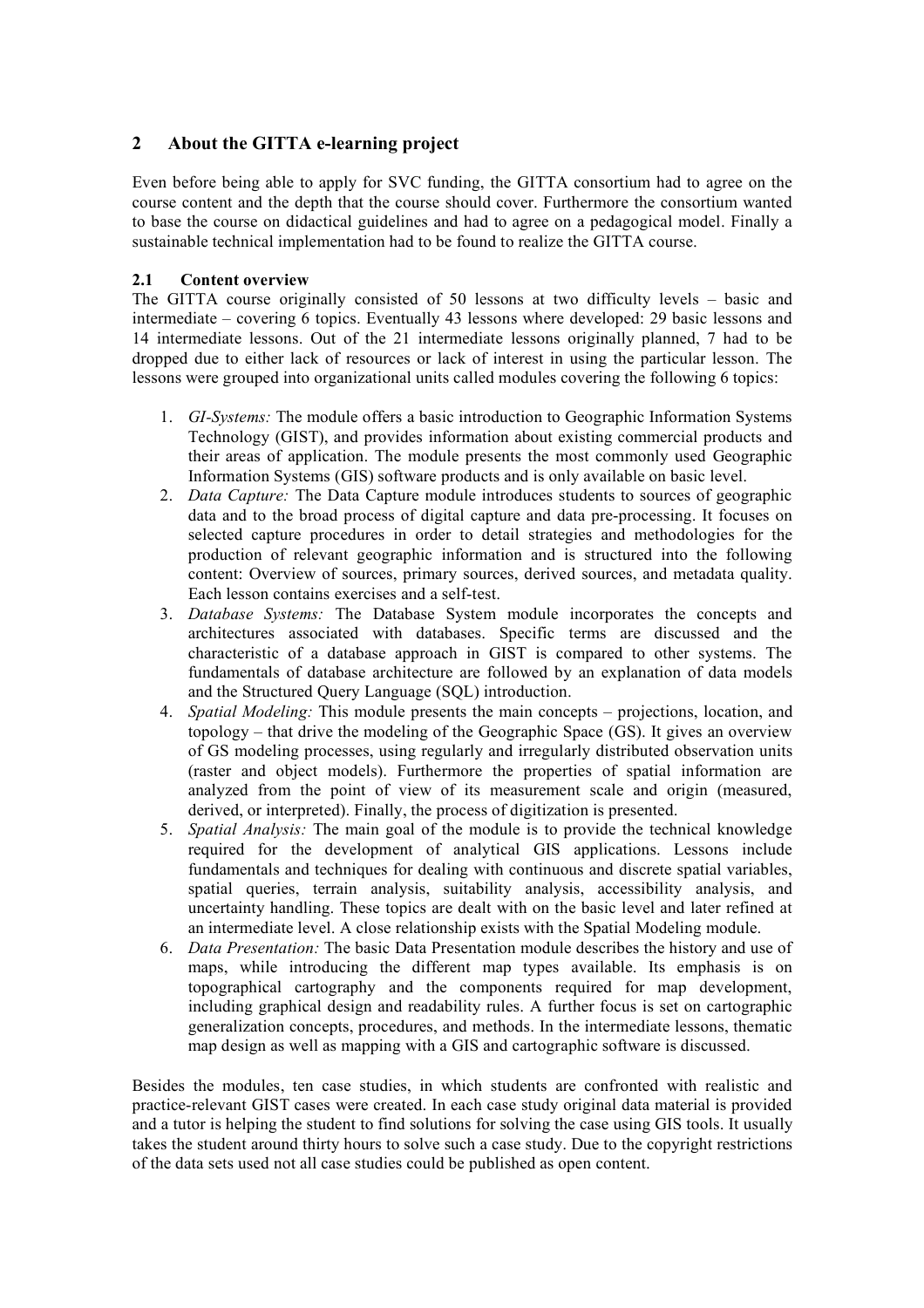#### **2.2 Pedagogical aspects**

The didactical foundation of the GITTA course is a pedagogical model called ECLASS (Gerson, 2000). ECLASS is an abbreviation for the following elements:

- *E*ntry: Stands for the introduction into the lesson or a unit (the sub-category of a lesson)
- *C*larify: A clarify element is used to explain some theory, models, principles or facts
- *Look:* Examples that help the student to understand the theory
- Act: Animate the student to become active, try out a model or discuss issues
- *Self-Assessment:* Check if the learning objectives of the lesson or unit were fulfilled<br>• Summary: Provides a brief summary of either the whole lesson or an individual unit
- *S*ummary: Provides a brief summary of either the whole lesson or an individual unit

The original ECLASS model was slightly modified and additional elements such as glossary, bibliography and metadata were added to be able to create a self-contained e-learning course. Furthermore the three elements clarify, look and act together form a so-called "learning object" and can be used in any order or even multiple times within a learning object. This allows the author to start with an example (look), followed by the theory related to the example (clarify) or the other way round. Also the uncommon but sometimes successful approach is possible in which the student starts with a short exercise (act) and only after having tried out some solutions reads the theoretical background (clarify) and sees some real world examples (look). The ECLASS model is on one hand flexible enough to represent different learning scenarios (as e.g. described in Horton, 2000) and to meet the requirements of the creators of the e-learning lessons but ensures on the other hand that the content complies with the defined didactical guidelines.

These didactical guidelines where then mapped into an XML structure (Fisler and Bleisch, 2006) that allowed a strict checking if the author has correctly used the pedagogical model or not. The details are explained in the next chapter.

#### **2.3 Technical aspects**

Compared to other SVC projects, the GITTA consortium carried out an extensive evaluation of possible solutions for the technical realization of the e-learning lessons. In the end some important requirements such as sustainability, platform-independence etc. were defined and only XML fulfilled all these criteria. XML is an open source standard defined by the World Wide Web Consortium (W3C, 1996) and allows a strict separation between content and layout. XML allows via the definition of an XML schema the validation of XML documents according to a set of rules – e.g. pedagogical guidelines – defined by the creator of the schema file. Therefore the consortium agreed on choosing the XML technology for realizing GITTA.

Using XML meant that a suitable XML schema for creating the GITTA content had to be found. Back in 2001 none of the available schemata fitted the projects needs and therefore a new schema, based on the ECLASS model described above, was developed. Together with a set of transformation files, the resulting XML framework was named «eLesson Markup Language» or «eLML» and was released – after three years of implementing and testing – under an open source license in 2004. In 2005 eLML has become the strategic platform for creating e-learning content at the University of Zurich and is used today at different universities in Switzerland and Germany. In 2006 version 3 has been released offering lots of new features like full CSS support, easy configuration, SCORM (2001) and IMS Content Package (2000) export for easy import into a learning management system (LMS) – tested with both WebCT and OLAT (1999), an open source LMS used at the University of Zurich –, XHTML and PDF generator etc. Furthermore the University of Zurich is developing a web-frontend for an easy "WYSIWYG" like workflow for content production with eLML. The release is planned for autumn 2006.

The details behind eLML, the implementation of the XML framework, the detailed possibilities and features etc. are not part of this publication. More information about eLML can be found on the website www.elml.ch or in the WEBIST conference publication of Fisler & Bleisch (2006).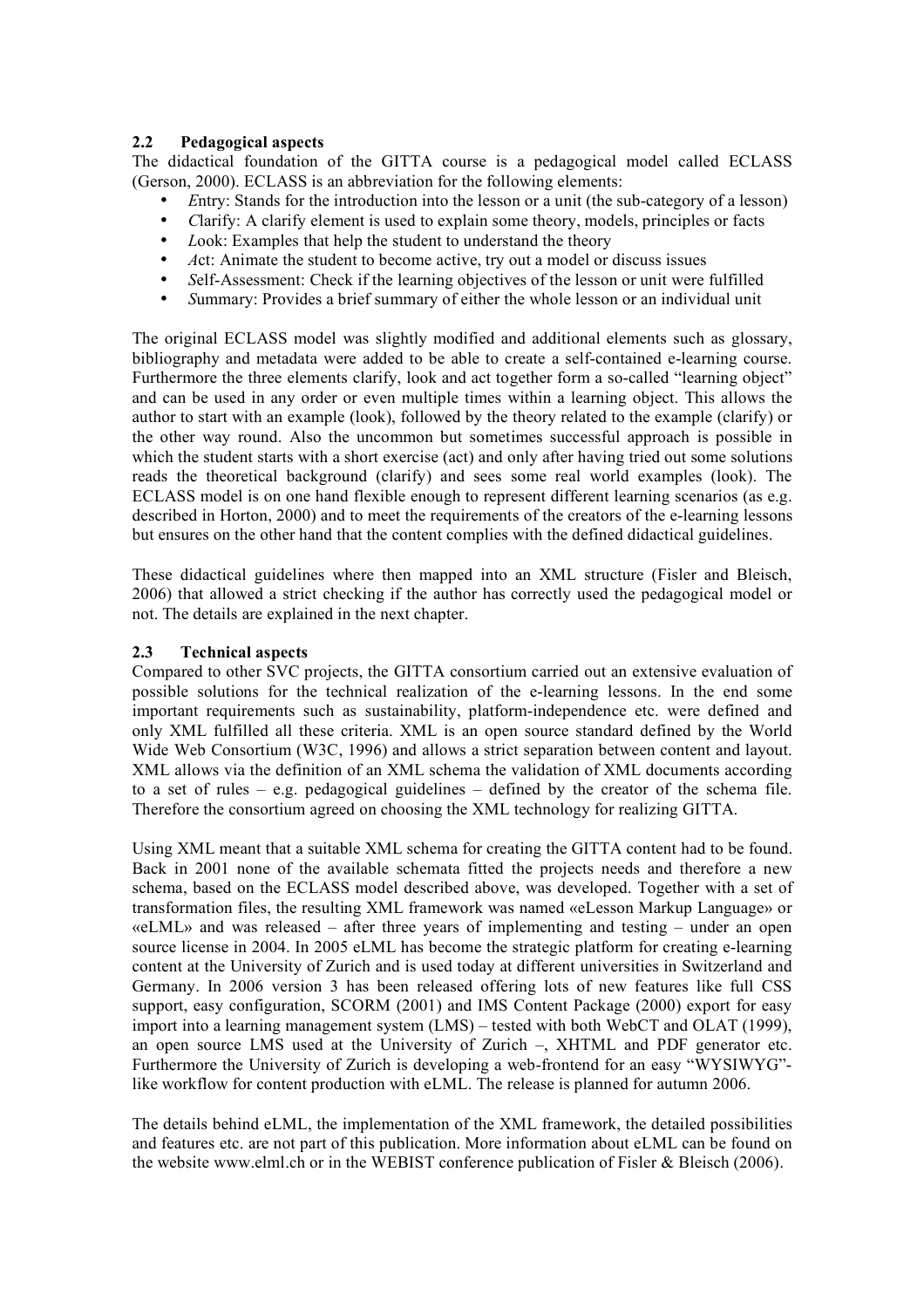### **3 The step towards open content**

The e-learning strategy at the University of Zurich (2003) states that (translated from German): *«The access to e-learning material via Internet is generally open, …»*

The detailed explanation by the University of Zurich's legal counselling department Unitectra (Henggeler, 2003) recommended that e-learning content – if no copyright protected material or sensitive data is used – should be published under the open content license Creative Commons. The reasons for using Creative Commons rather than an open source license are explained in the following chapter.

In early 2004 the GITTA consortium agreed on adopting this strategy and releasing GITTA under the Creative Commons license in late 2005. The Swiss Virtual Campus (SVC) agreed on funding a two year Maintenance Phase (from mid 2004 to mid 2006) to realize the step towards open content, to release the XML structure as an open source project (eLML – see chapter  $2.3$ ) and to create a sustainable coordination structure for assuring a long life of the GITTA project. The first lessons released as "open content" where finally published on the GITTA website in February 2006.

#### **3.1 Why use the Creative Commons (CC) license?**

The term "open content" is ambiguous and without an exact definition. When talking about any kind of "open" license, the common points are that the user is usually free to use, copy, distribute and display a certain software or work but that the copyright always remains with the author. Unfortunately the term "open content" itself does not include anything about the exact terms of use. The term "open source", on the other hand, is a license type exactly defined by the Open Source Initiative (OSI, 1998) and is often confused with open content. To understand the differences (see table 1) and the reasons for choosing the Creative Commons license (CC, 2001), a closer look at some main differences of "open" licenses is needed. When distributing a work under an "open" license, the following points are mainly of interest to the author:

- 1. Attribution: Must the name of the work's author be clearly stated and visible?
- 2. Commercial use: Is commercial use of the work allowed or prohibited?
- 3. Derivates: Does the author allow the creation of derivates of his or her work?
- 4. Share Alike: If derivates are allowed, under which license will they have to be released?

Any OSI approved open source license must comply with the ten criteria that are part of the open source definition (OSI, 1998). These criteria state that there must be no discrimination against persons or fields of endeavor (like commercial/non-commercial), that the source code must always be distributed freely and derivates of the code are allowed etc. In other words, the open source definition has hardly any restrictions. This definition may be suitable for software but when it comes to content or works like books, photos, movies or music, the author of the work might want to restrict the use of his or her work. Some examples where open source might be inappropriate should clarify this dilemma:

- The painter of a picture might not like to see derivates of his work, as from his point of view the picture is complete.
- The composer of a song might allow the creation of derivates (usually called "samples" or "remixes") but she might want to restrict that derivates must be published under the same license again (share alike). If the original song was released for non-commercial use only, the DJ creating a remix will not be allowed to commercially use the remix.
- If e-learning content is published by a university, the university might have no interest that an individual or company is using and selling this material and therefore might want to allow non-commercial use only. Whether derivates of the e-learning course shall be allowed or not, remains to be discussed.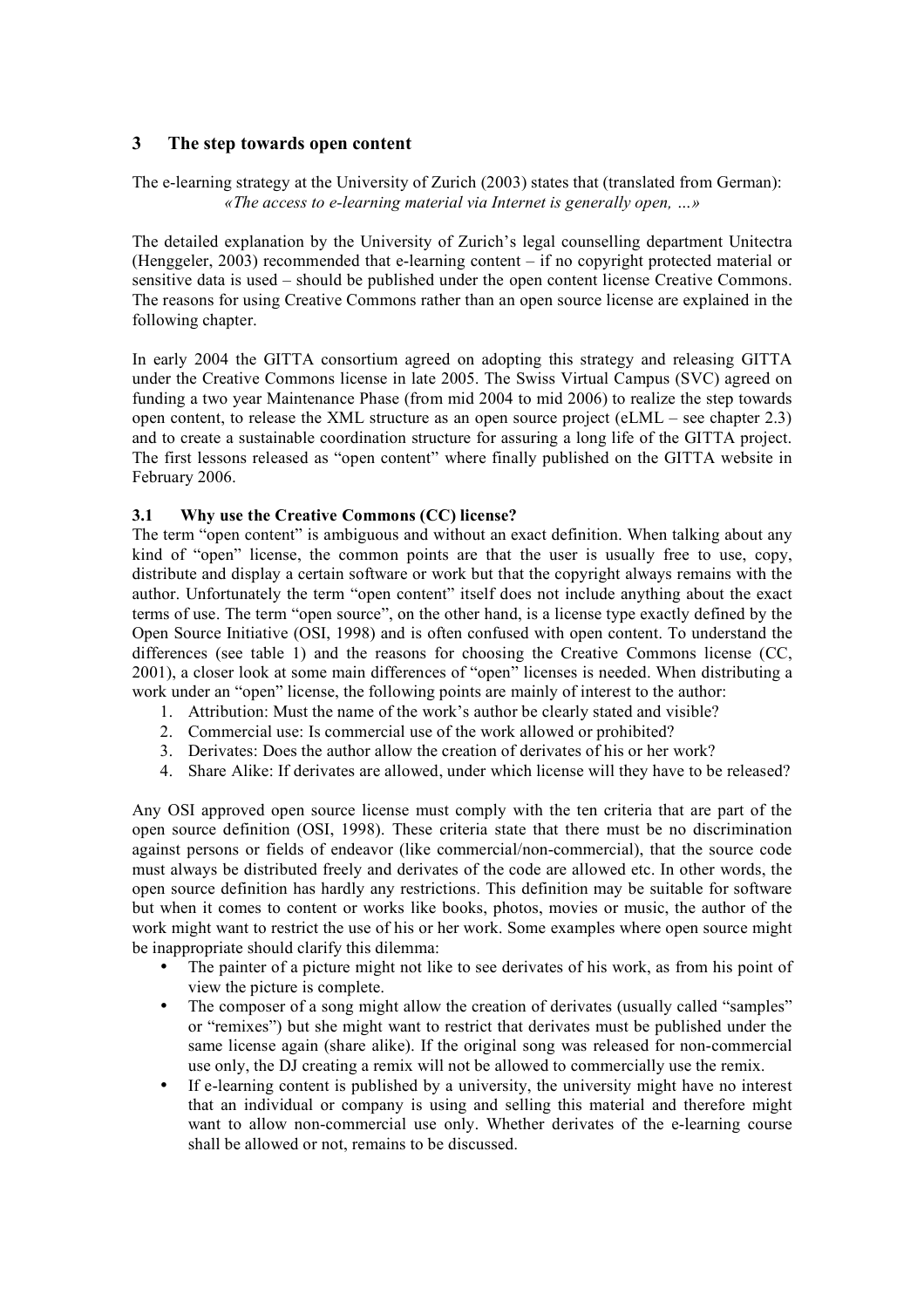These examples show that when it comes to releasing any kind of content under an "open" license, there should be a way of restricting the use of it. Since this is against the open source definition, a new license type had to be found. Today the Creative Commons license is the most well known of these "open content" licenses specializing in the release of any kind of content. On the Creative Commons website (2001) it is possible to define via a web-form the criteria under which a work can be used. The author then receives a computer readable (using RDF tags), a human readable summary, and the full legal code of the license chosen.

|                    | Open Source (e.g. GNU GPL)       | <b>Open Content (e.g. Creative Commons)</b> |
|--------------------|----------------------------------|---------------------------------------------|
|                    | Usually used for software        | For content (pictures, movies, text etc.)   |
| 1. Attribution:    | Not necessary (but usually done) | Naming the author is mandatory              |
| 2. Commercial use: | No restrictions                  | Can be prohibited                           |
| 3. Derivates:      | No restrictions                  | Can be prohibited                           |
| 4. Share Alike:    | No restrictions                  | Can be required                             |

*Table 1: Comparison between open source and open content (e.g. Creative Commons) licenses*

#### **3.2 Releasing the content under the CC license**

As described in the last chapter, usually some types of restrictions must be made when releasing e-learning material as open content. In the case of GITTA, the use of copyright-protected material such as geodata or illustrations from books etc. within the lessons made it necessary to release the GITTA course for non-commercial use only. Agencies such as Swisstopo (responsible for Swiss geodata) did not permit the use of their material in one of our lessons for commercial purposes since they are interested in selling their data themselves. The GITTA consortium agreed in using the so called "by-nc-sa" Creative Commons license that states that you are free to copy, distribute, display, and use the lessons under the following conditions:

- 1. Attribution (by): It must be apparent that the lessons used are part of the GITTA project
- 2. Non-Commercial (nc): Only non-commercial use of the GITTA lessons is allowed
- 3. Derivates: It is allowed to create derivates of the GITTA lessons (see next chapter)
- 4. Share Alike (sa): The created derivates (e.g updated lessons, new lessons etc.) must also be published under the same Creative Commons license ("by-nc-sa")

The first condition (Attribution) is pretty obvious: since the GITTA partner institutions spent a lot of time and money to create the GITTA lessons, they also want to earn the credits for it. The second condition (Non-Commercial) was not defined by the GITTA consortium but is – as already described – a restriction by most copyright-holders of material used within GITTA lessons. The idea behind allowing the creation of derivates (third point) is described in detail in the following chapter. The fourth restriction (Share Alike) should prevent that someone creating derivates of GITTA lessons publishes these derivates under a new license. The "Share Alike" condition assures that these new lessons are also accessible as open content (otherwise the GITTA community would no longer have access to altered versions of their lessons).

The transition from a closed internal project to an "open content" e-learning project required many changes and some of them were very labor intensive. Within a university it is perfectly legal to use and even alter copyright protected material as long as the source is mentioned, and the course material is used internally and accessible to students only. But when the access is opened, the copyright holders of material used within the course (e.g. data, illustrations, photos, animations, citations etc.) must grant permission to publish their work as open content. Getting these publication authorizations or replacing material where the request was declined was the most time-consuming task of the transition. Time was also needed to redesign the website, include the new copyright information on every lesson page, clear legal issues etc.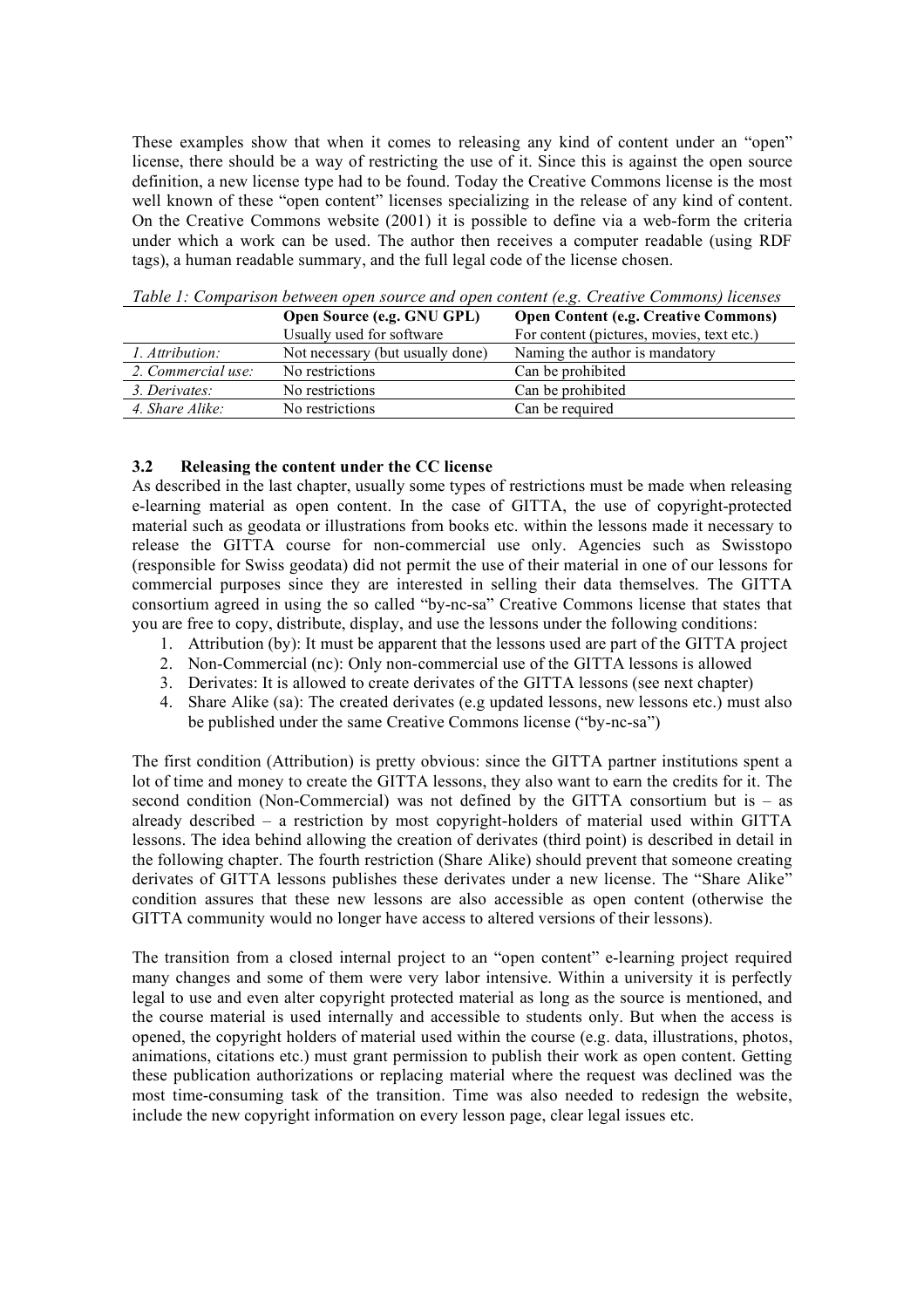#### **3.3 Creating a GITTA community**

The idea behind allowing the creation of derivates of GITTA lessons was to create a "GITTA community" that will use and maintain the released GITTA lessons. As known from other community projects such as Wikipedia or the Apache Foundation, the creation of an "open" community can be very successful and authors tend to participate actively with no financial reward for their work. It is possible that other universities or institutions start using GITTA lessons and find a lesson promising but maybe not complete or not up-to-date. If they decide to participate in the GITTA project and want to join the community, such authors must submit a short application with their professional background, GIS knowledge and motivation for participating before getting full access to the GITTA repository server. On the technical side, the Concurrent Versions Systems (CVS) ensures that:

- all changes of a lesson are logged;
- it is possible to revert to a prior state of the lesson (e.g. before an error was introduced); and
- the GITTA staff can track changes made by an author.

Even with the technical possibilities to correct errors introduced by mistake or maliciously, the amount of work to control all changes is still very high. Five months after the release of the first GITTA lessons under the Creative Commons license, it is too early to quantify the amount of time and work needed for these controls.

#### **4 Results and discussion**

Since the release of the first lessons as "open content" was only accomplished in February 2006, there has been little time to evaluate the results of GITTA's "opening strategy". The results presented here are based on the four-month period after the opening compared to the months before the opening. From a quantitative point of view the opening strategy seems to be very successful. Both the amount of page views (including the GITTA website and all public accessible GITTA lessons) and the number of new GITTA newsletter subscribers has dramatically risen since the opening of the first GITTA lessons in February 2006 (see figure 1).



*Figure 1: Distribution of the page views and number of new subscribers to the GITTA newsletter compared from June 2005 to May 2006.*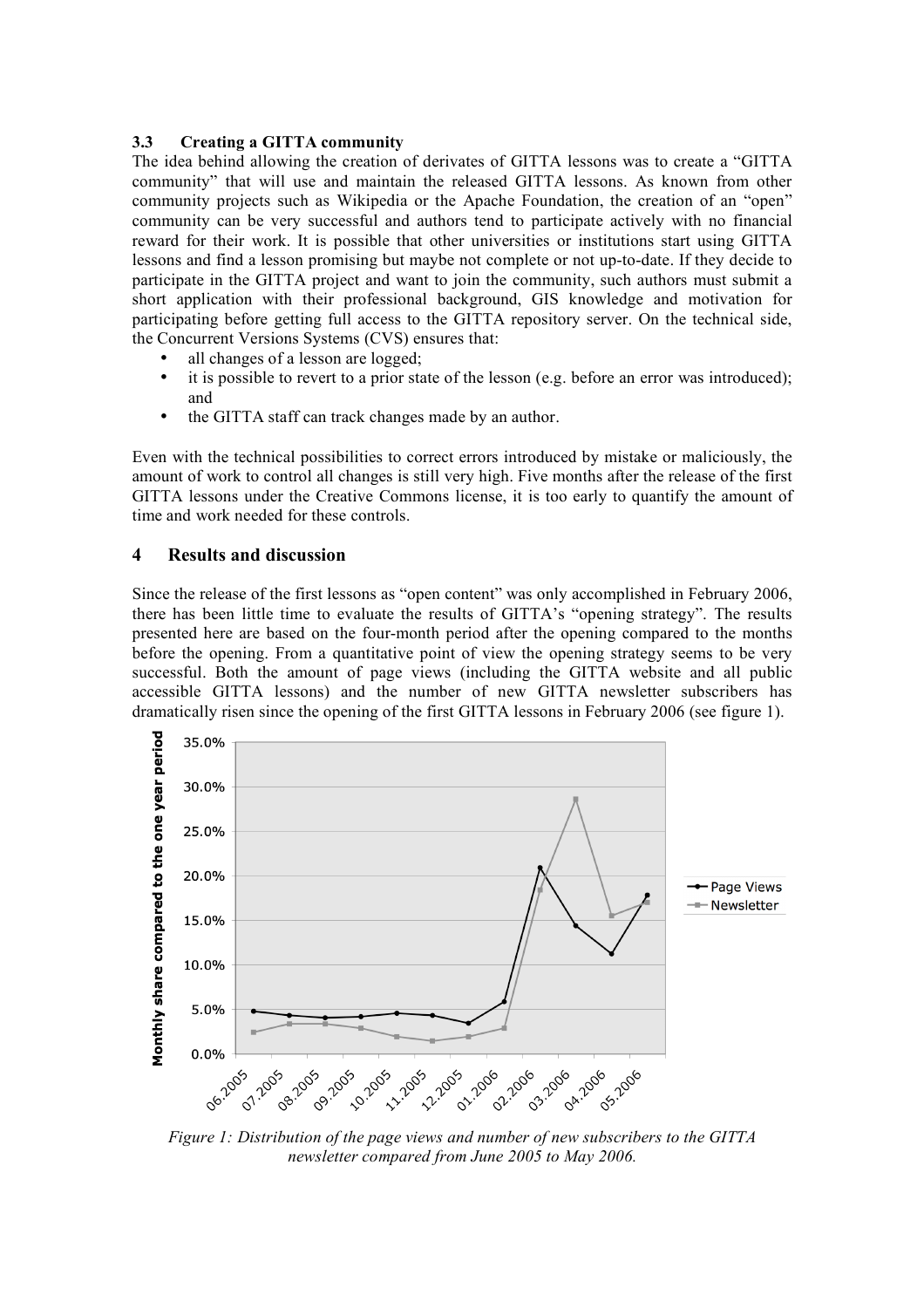If the four months before and after the opening of the GITTA course are compared, more than 90% of the total newsletter subscribers and nearly 80% of all page views were measured after the opening (see figure 2). These numbers might seem impressive but they should be interpreted with care since it is not clear if this sudden rise in interest was only due to the announcement of the GITTA open content release. The high numbers of page views does not necessarily implicate that the people accessing GITTA are actually using the material. Furthermore for getting the full access link one must subscribe to the GITTA newsletter, otherwise it is not possible to access the lessons. This is one possible explanation for the dramatic rise of newsletter subscribers. It remains to be seen if the interest in GITTA lessons will stay at a high level or drop again to the lower values of the time before the opening.



*Figure 2: Comparison of page views and new subscribers to the GITTA newsletter in the four months period before and after the opening of the GITTA content in February 2006.*

From a qualitative point of view there have already been some positive and promising offers:

- Translation offers from Eastern European partners into local languages (e.g. Bulgarian)<br>• A new lesson in development by a new partner from the French part of Switzerland
- A new lesson in development by a new partner from the French part of Switzerland
- Collaboration offers from Germany
- Possible integration of content into an open source GIS product

On the other hand there is no assurance that the new partners will comply with their promises and actually realize the planned tasks. The very nature of an open community is that the work is both voluntary and usually without binding legal agreements. Furthermore it remains to be seen whether updated or new lessons satisfy the quality standards set by the GITTA consortium. In certain cases (e.g. with a Bulgarian translation) it will not even be possible to check the content since none of the GITTA consortium members speak Bulgarian. In the worst case low-quality material could become incorporated in the GITTA course and harm the reputation of the course. Strict quality controls will be needed to guarantee the high standard claimed by the consortium.

It is important to understand that the open content strategy of GITTA does also include the release of the technology behind it as an open source project. Since the amount of projects using eLML are increasing and since the development of the framework is constantly improving, the decision of starting an open source project in 2004 seemed to be right. Furthermore the use of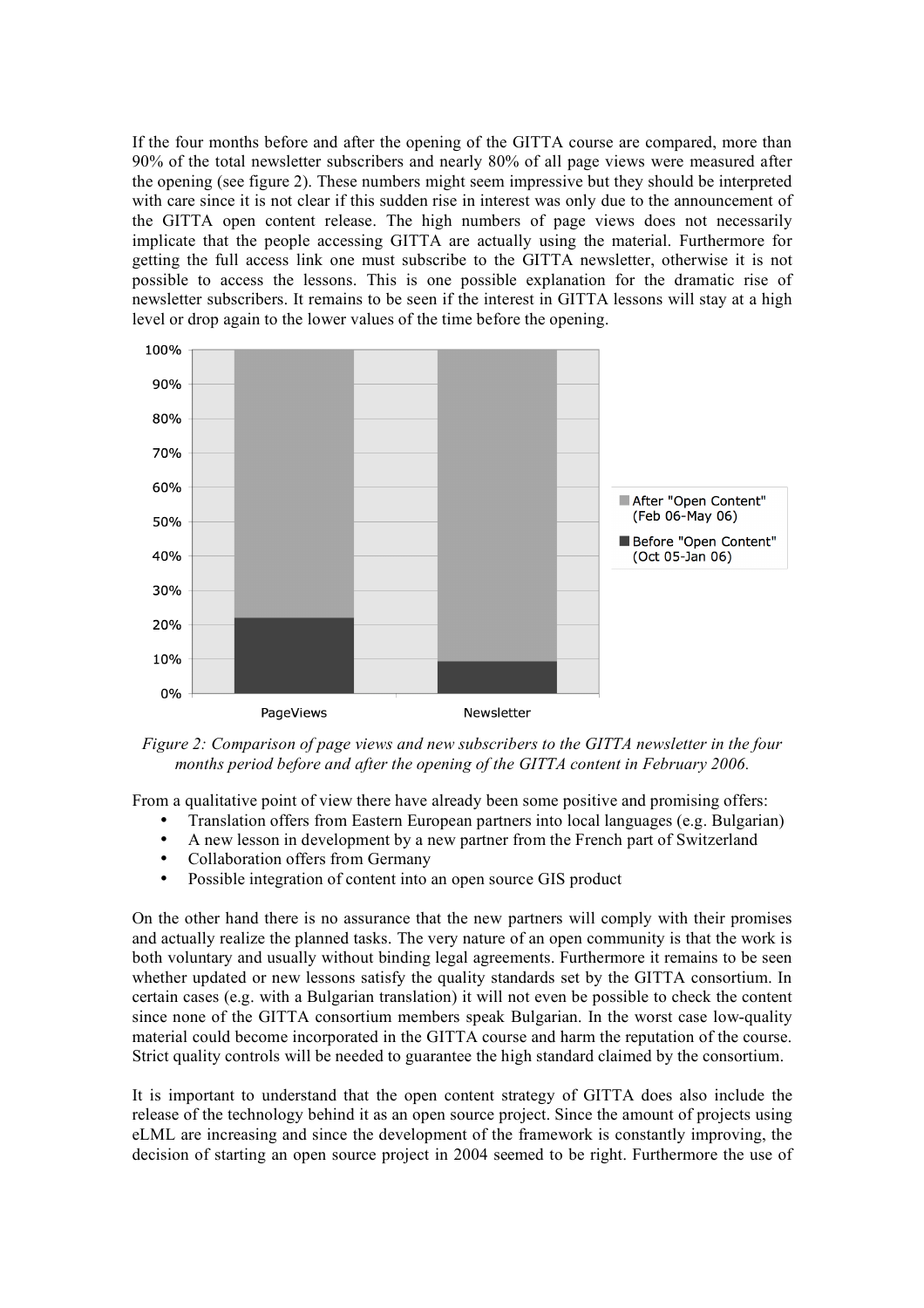eLML by the University of Zurich as a strategic platform had a very positive impact on the GITTA project when it comes to sustainability. As table 2 shows, a lot of services formerly carried out by the GITTA project are now offered by the central IT services department of the University of Zurich: The hosting of an XML server (Cocoon), maintaining a content repository (CVS), professional backups, implementing and testing new features etc. These services could only be centralized because today all projects are working with the same XML structure. Without the release of the original GITTA XML structure as an open source project this wouldn't have happened and each project would probably be working on their own technical solution. For GITTA the current state of the eLML project means savings of time and money in order to focus on the actual content of the lessons and project coordination.

| and to the antiversity while ascurements standard ration over by the chiversity of Earth (CETT). |                            |                                      |  |
|--------------------------------------------------------------------------------------------------|----------------------------|--------------------------------------|--|
|                                                                                                  | 2001-2005:                 | Today:                               |  |
| Hosting:                                                                                         | <b>GITTA Cocoon server</b> | Hosted centrally by UZH              |  |
| Content repository:                                                                              | GITTA Groupware server     | Hosted centrally by UZH              |  |
| Backup & Security:                                                                               | GITTA technical staff      | IT team of the UZH                   |  |
| <b>Updating XML</b> structure                                                                    | GITTA technical staff      | eLML open source community and UZH   |  |
| Browser compatibility tests:                                                                     | GITTA team                 | All participating projects           |  |
| Content creation:                                                                                | Traditional XML editors    | WYSIWYG Tool by UZH                  |  |
| User management:                                                                                 | Developed and maintained   | Not needed anymore as access is open |  |
|                                                                                                  | by GITTA technical staff   |                                      |  |

*Table 2: Comparison of tasks that were formerly carried out by the GITTA staff and are today – due to the university-wide used eLML standard – taken over by the University of Zurich (UZH).*

# **5 Conclusions**

This paper has presented the Open Content strategy of GITTA (Geographic Information Technology Training Alliance – www.gitta.info). GITTA started out as a joint project of ten institutes at seven Swiss universities, funded by the Swiss Virtual Campus (SVC) program (www.virtualcampus.ch) between 2001 and 2006 to develop e-learning content in GIS. After having reviewed several options for sustaining a "life after SVC funding" the partners of the GITTA consortium opted for an Open Content strategy. It is felt by the GITTA consortium that this strategy has the best potential to allow a long life for GITTA materials, through the creation of a potentially worldwide "GITTA community" that extends far beyond the original consortium and hence ensures that the critical mass is reached necessary to sustain the momentum to continuously maintain and update the content and the technical infrastructure. The paper has reviewed the various options for publishing open content and why the Creative Commons licensing model was used. It has also discussed some of the problems encountered on this path, most notably the effort that has to be spent to clear all content for copyright issues, if content (e.g. pictures, geodata) of authors other than those of the consortium are used. And finally, we have also briefly reported on the Open Source strategy that is being pursued for the technical foundation of GITTA, that is, for the XML framework developed as part of GITTA that has been released as an open source project in 2004 under the name eLML (for more details, see Fisler and Bleisch 2006 as well as www.elml.ch).

As the analysis of the user and page view statistics as well as the interest shown by various external parties has shown, the open content strategy appears to have the potential to succeed in building a sustainable base for GITTA. Nevertheless, managing these open content (GITTA) and open source (eLML) projects in the future, with ceased external funding, will remain a formidable challenge. We hope to be able to add further positive chapters to this seeming success story at future EUGISES conferences. We keep our fingers crossed.